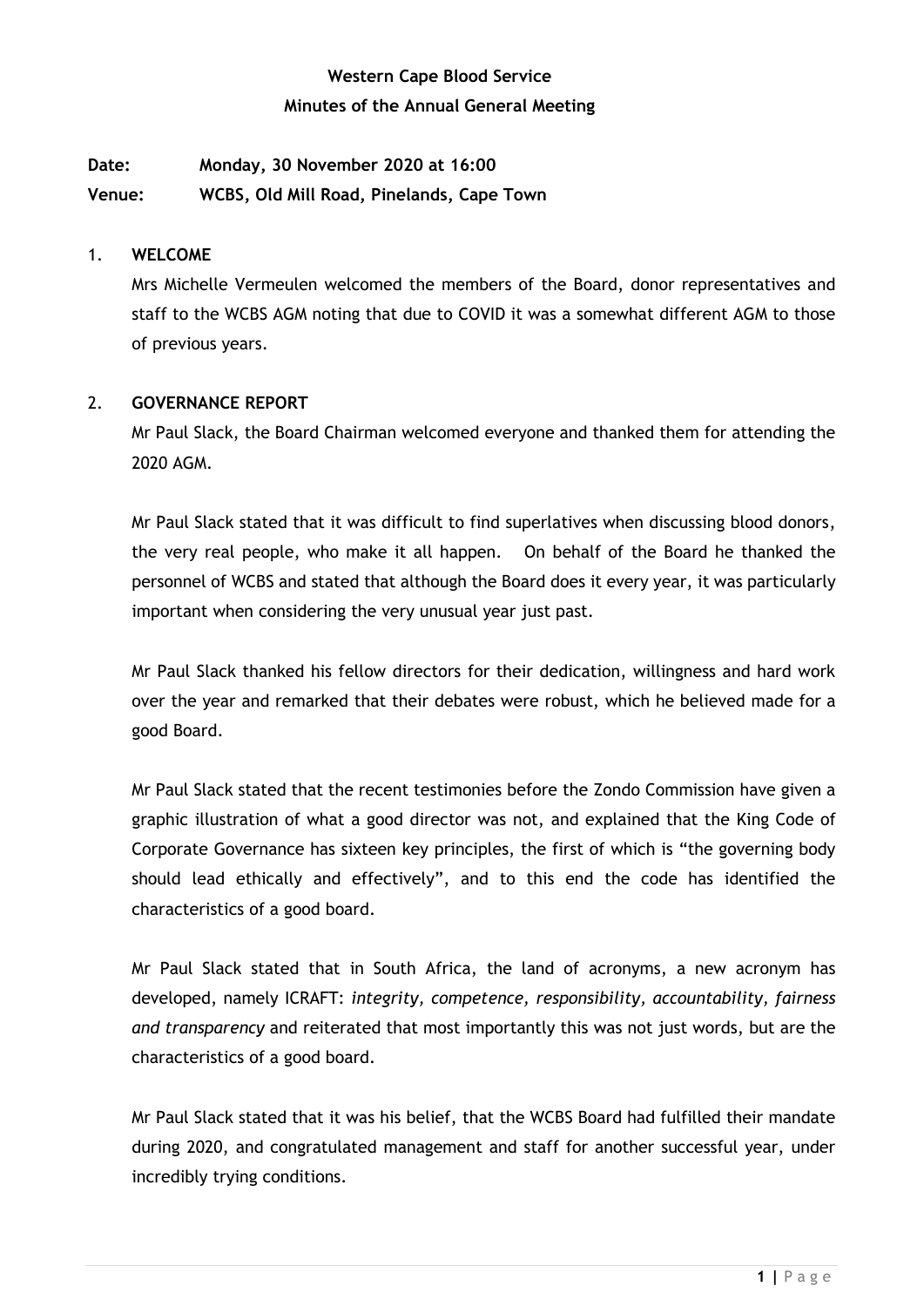#### 3. **DIRECTORS' REPORT**

Dr Greg Bellairs requested formal approval of the Minutes of the 2019 AGM. Mr Roger Ramsbottom proposed and Mr Paul Slack seconded the minutes.

Dr Greg Bellairs thanked everyone who were attending in person and noted that many proxies had been received from people who were unable to attend.

He introduced Noelle Greeff of Themis Commercial Legal Advisors, who is the new Company Secretary for WCBS.

Dr Greg Bellairs reported on 2019/20 financial year and presented a chart of blood donations over the past six financial years, explaining the numbers. He noted that even though the trend looked significant, the actual variance in numbers was not high and explained that over the past few years, blood donations had decreased a little each year, while showing a slight increase in 2019/20.

He reported that despite the numbers declining during the past six years, the Service has managed to maintain its blood stocks throughout the year and stated that approximately 155,000 donations per year, appears to be sufficient to supply the blood needs of the province.

Dr Greg Bellairs reported on the change in the mixture of new donors versus repeat donors and the numbers of blood donors or donations in different age groups and blood types, with Group O coming under significant pressure predominantly in the winter months, due to its disproportionate use for trauma patients.

Dr Greg Bellairs explained that there are few risks of blood donation, but most common are local risks such as bruising to the arm and the more general risk of feinting. He presented the annual data on donor adverse reactions, demonstrating that there was nothing remarkable to report.

Dr Greg Bellairs reported on patient safety and explained that every blood donation was broken into different components, to be ultimately transfused into patients in hospitals. He reported that patient safety is paramount and one of the WCBS' core mission objectives.

Dr Greg Bellairs explained that the WCBS is reliant on non-remunerated voluntary donors, who are screened at every donation. He reiterated that blood is tested every time a donor donates, and in limited circumstances the Service is able to pull the product from inventory, should the need arise.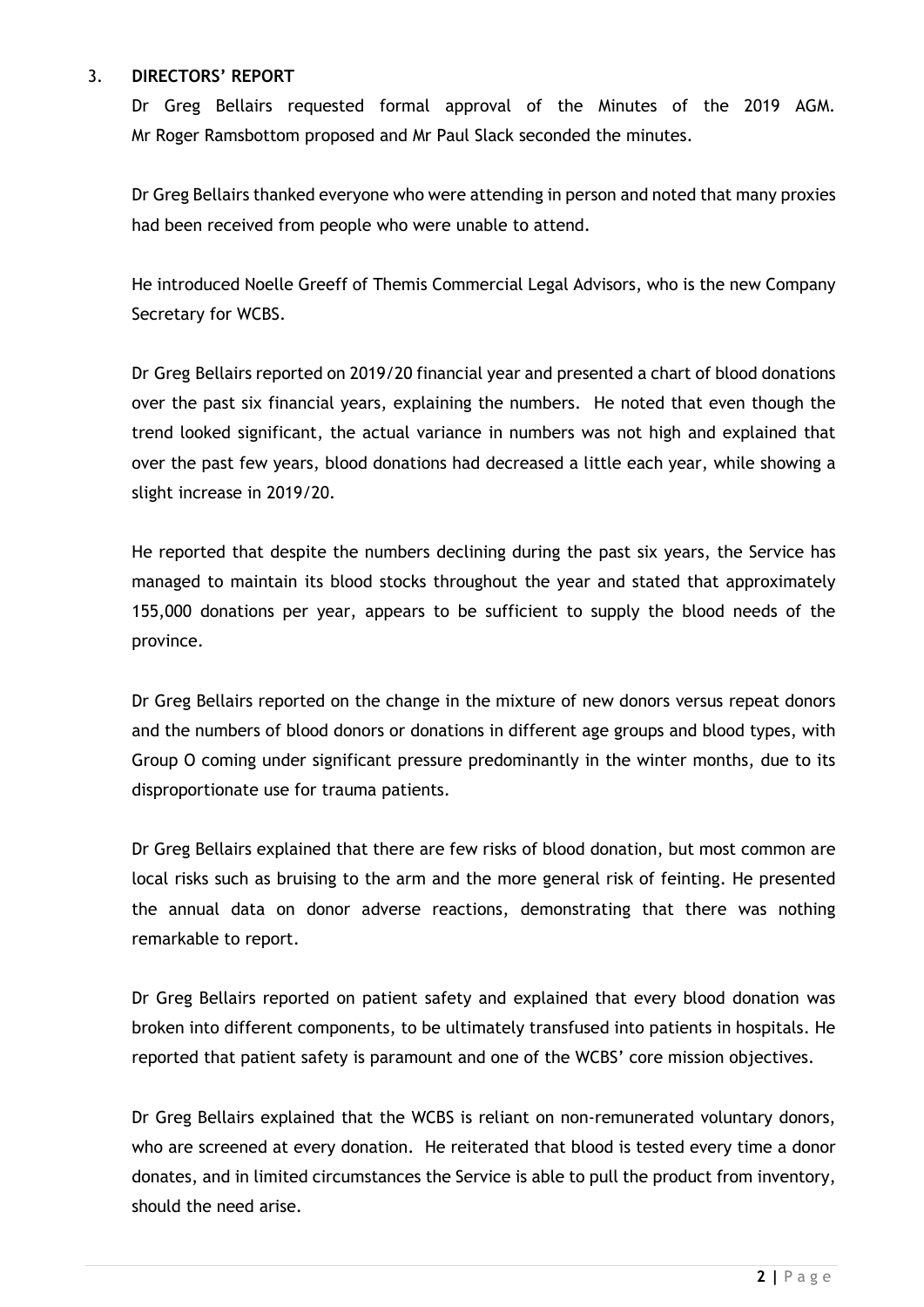Dr Greg Bellairs explained that the WCBS tests for infectious diseases, namely Hepatitus B, Hepatitus C, HIV and syphlis and presented the prevalence of these viruses in percentages.

Dr Greg Bellairs reported on adverse transfusion reactions and explained that these are reactions experienced by a patient in hospital who has received a blood product transfusion and possibly had an allergic, febrile or fever reaction.

Dr Greg Bellairs reported on the targeted blood collections versus actual blood collections and noted that that early on in Level 5 the Service was collecting more blood than planned, however as time went on donations leveled out to the point where the Service was undershooting its collection targets, and noted that the biggest challenge throughout the year was maintaining blood stocks, and despite the best efforts of the company, maintaining blood stocks had been challenging.

Dr Greg Bellairs reported that the Service explored temporary fixed site blood donation clinics in some shopping malls, with three new temporary fixed site clinics located in shoping malls over the festive season. He reminded all that blood donation is safe and COVID-19 is not transmissable via blood products.

Dr Greg Bellairs reported that the WCBS is collecting plasma from people who have had COVID-19 in the hope that convalescent plamsa antibodies in their blood streams could help recipients, and reported that the convalescent plasma research study was currently ongoing at Mitchells Plein District Hospital.

Dr Greg Bellairs reported that the South African National Blood Congress was held in August 2019 at Sun City, with fifty-two staff members attending. The largest number of people sent to any conference.

## 4. **APPOINTMENT OF DIRECTORS**

Dr Greg Bellairs reported that the MOI allows for the rotational retirement of non-executive directors, and every year the four who have been longest in office or the longest since they were appointed, automatically came up for rotational retirement.

He explained that they were free to avail themselves for reappointment, and this year they were Dumisani Ndebele, Andrea Huggett, Mervyn Burton and Roger Ramsbottom.

Dr Greg Bellairs reported that Dr Vash Mungal-Singh has been nomination by Dr Andrea Huggett, who has elected not to stand for re-election, and précised Dr Vash Mungal-Singh's CV.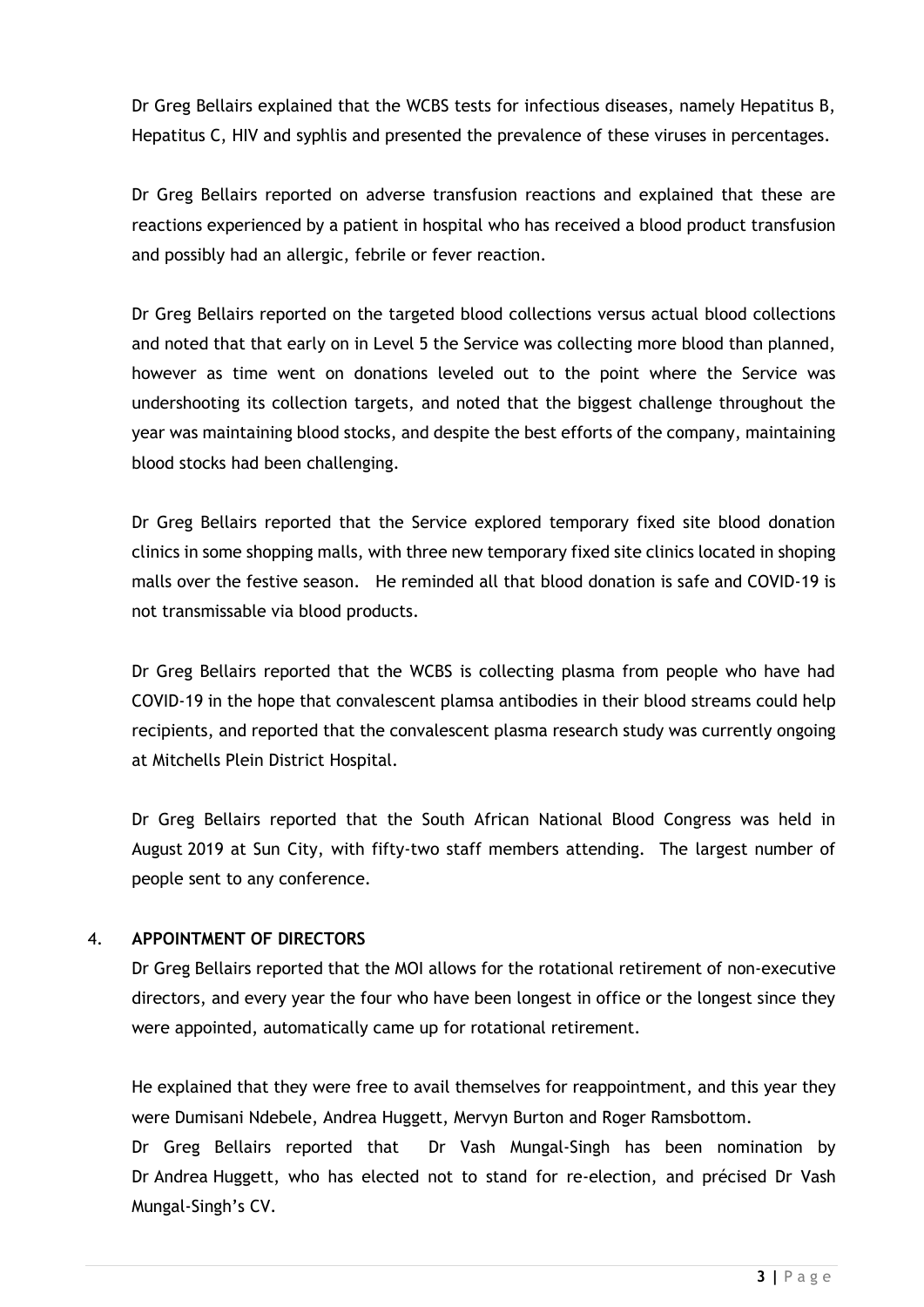He thanked Dr Andrea Huggett for her contribution to the Board and noted that she would be missed by everyone, and asked the voting members place their votes on the form supplied.

#### 5. **FINANCIAL STATEMENTS 2019/2020**

Mrs Nicky du Toit reported that during an extremely difficult and uncertain financial year the Service has had to act decisively to mitigate the financial risks; mainly risks which to date had never seemed a possibility. She assured the everyone that the Service's disaster plan has been rigorously tested over the past year, and is working.

Mrs Nicky du Toit reported that by comparison to a world full of doom and gloom, the Service ended the 2019/20 financial year in a strong position. Notwithstanding the decreasing value of the Rand and the political instability in South Africa, she was happy to report on a second year of good financial results.

Mrs Nicky du Toit presented the highlights of the Financial Statements for the year from 1 April 2019 to 31 March 2020, and also summarised the operations of the business, reporting that the revenue stream is on a secure financial footing.

She reported that it was the Service's duty to operate efficiently and economically to provide affordable blood products, and in so doing employs a cost recovery model to determine blood prices.

Mrs Nicky du Toit reported that the turnover for the 2019/20 financial year was R465 million, of which red blood cells amounted to 56% of turnover, platelets 18%, plasma 6%, services 3% and others 17%.

Mrs Nicky du Toit reported that expenses for the financial year equated to R442 million of which personnel costs amounted to R290 million or 49% of budget. Collection costs equated to R38 million or 9%, testing was 13%, product costs 12%, administration costs 9%, repairs and maintenance 3% and other 5%.

She reported that the cost of collections was increasing and to name but one of many, shopping centres that had previously allowed the Service to set up pop-up clinics free of charge, have now begun to charge rental fees for the use of the same spaces.

Mrs Nicky du Toit reported that considerable expense incurred by the COVID-19 pandemic was not budgeted for, and has proved costly.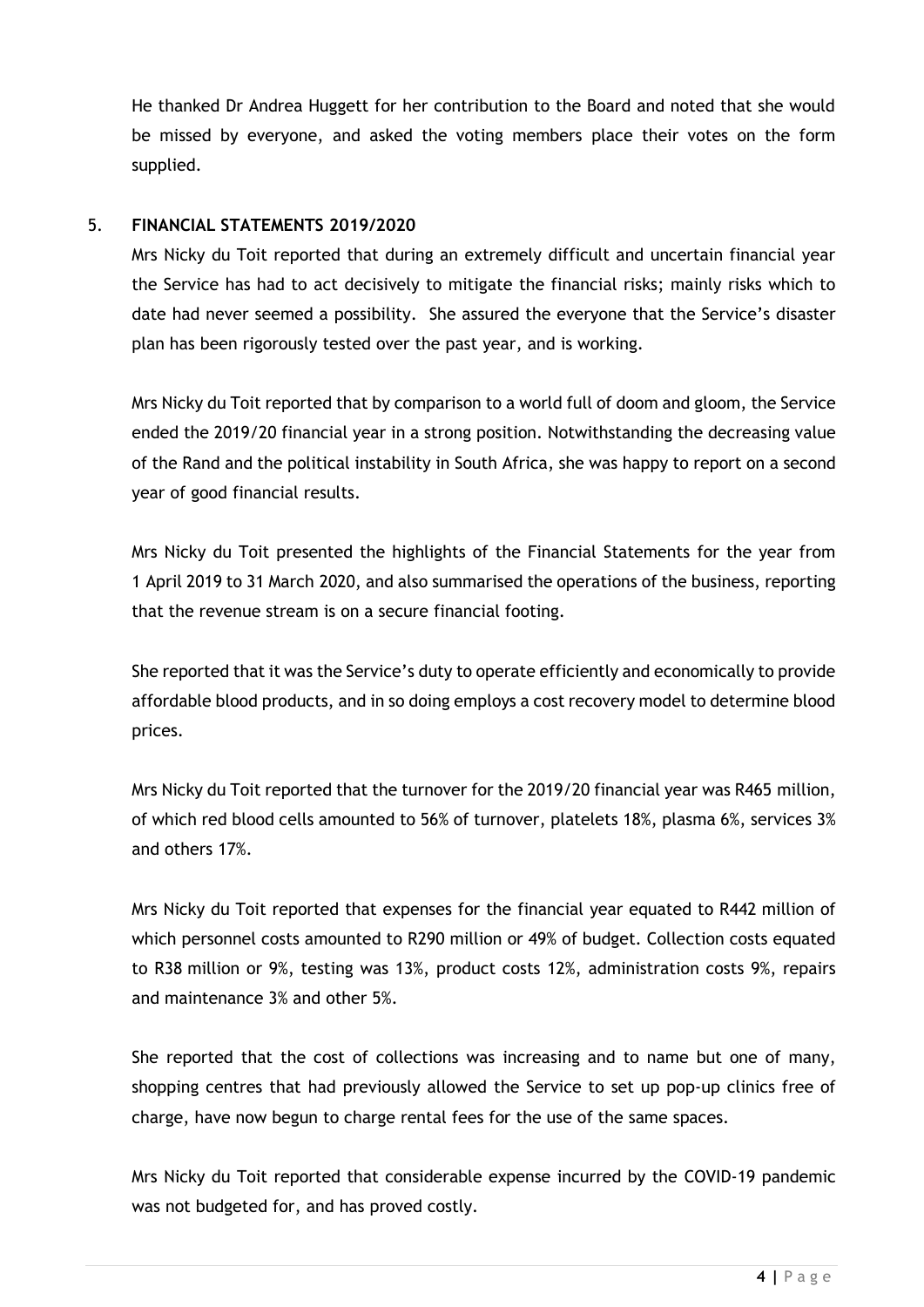Mrs Nicky du Toit reported that the capital budget had initially been set at R59.6 million but due to COVID-19 capital expenditure was curtailed wherever it did not negatively impact the efficient functions of the Service.

Mrs Nicky du Toit reported that the Service had invested in a rooftop solar photovoltaic system covering eighty percent of the total roof space at HQ, saving the Service more than a third of its energy requirements and reduces 300 tons of carbon emissions and saves 5,400 trees per year.

She reported that a water resilient strategy was also introduced following the severe drought in the Western Cape, and a reverse osmosis plant producing 5,000 litres of treated borehole water per hour was installed, with 30,000 litres of storage capacity.

Mrs Nicky du Toit explained that the Services aims to maintain a cash balance of at least six months cover of all expenses, should it for any reason be unable to recover revenue from customers.

Mrs Nicky du Toit reported that the Service intends to begin collecting Sourced Plasma during the 2021/22 financial year, as this would prove to be another good revenue stream.

She stated that the WCBS is confident that the financial resources available are sufficient for the organisation's continued operations into the future.

## 6. **APPOINTMENT OF AUDITORS FOR 2020/2021**

Mrs Nicky du Toit reported that the Board proposed that EY be appointed as the auditors for the 2020/21 financial year, noting that the audit would go out to tender following the 2021 audit.

She asked members (or their proxies) to indicate their votes on the ballot forms provided.

## 7. **REMUNERATION OF NON-EXECUTIVE DIRECTORS**

Mrs Nicky du Toit reported the salary increase for staff during the 2019/20 financial year was 6% and proposed the Board remuneration be increased in line with staff increases at 6%, and requested members vote on their ballot forms.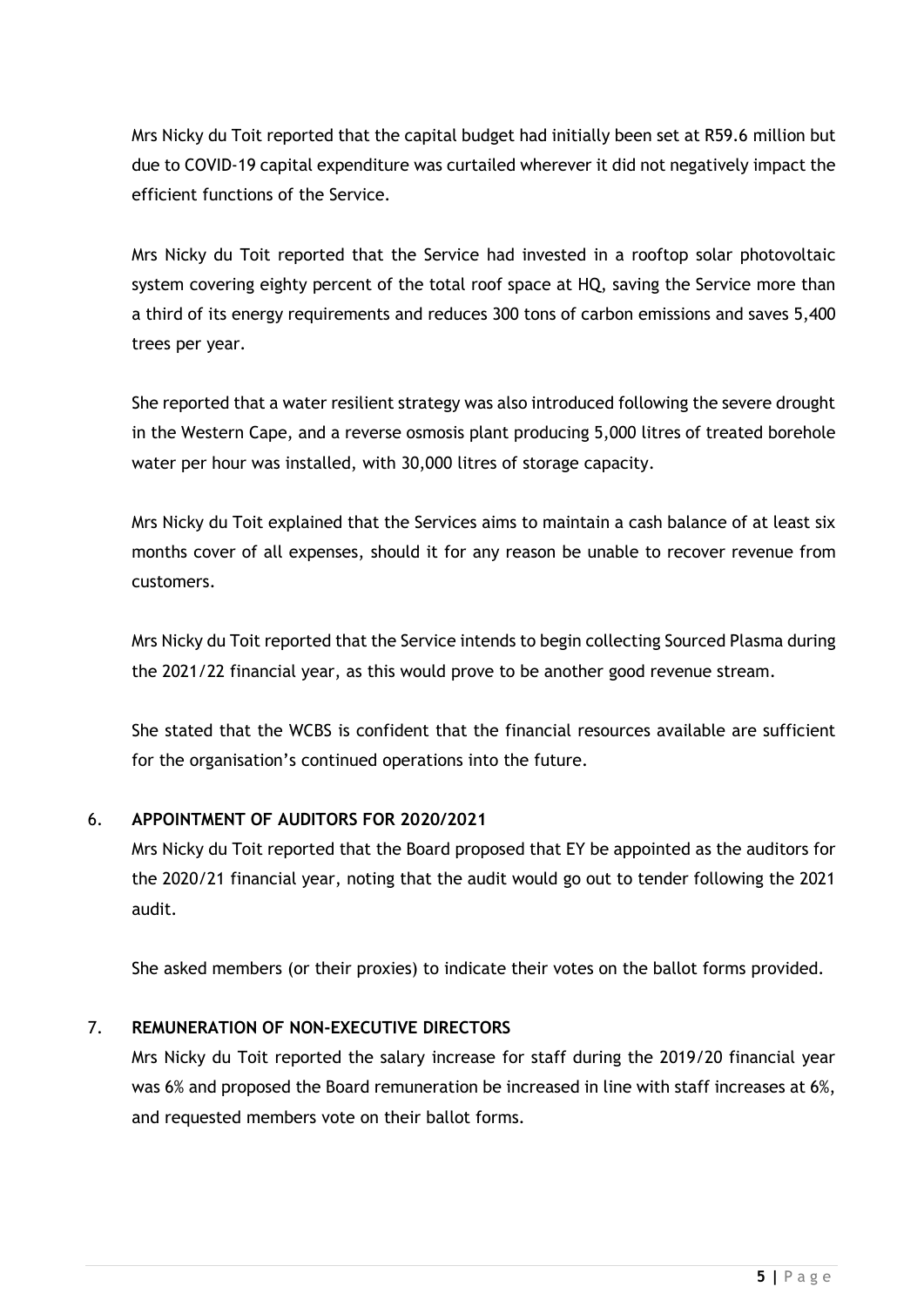# 8. **APPOINTMENT OF HONORARY MEMBERS**

Mrs Nicky du Toit noted that honorary life members were people from the community who has supported the Service over and above his or her expected duties for an extended number of years.

She reported that to two people nominated as honorary life members are Dr Creed, a committed donor who has successfully assisted in getting the Mitchells Plain District Hospital blood donor clinic going, and Mr Adams an employee of the Strandfontein St Philips Catholic Church.

# 9. **SPECIAL RESOLUTION**

Dr Greg Bellairs stated that, as with many companies whilst drafting the Memorandum of Incorporation, it had not seemed necessary to plan for virtual AGMs and noting that Clause 12.5 of WCBS MOI prohibits the Service having its AGM entirely by electronic communication, and further prohibits one or more members participating by electronic communication.

He explained that although much has changed during 2020 the WCBS MOI precludes the Service from hosting its AGM via Zoom or any other media platform.

He reported that Noelle Greeff, the Company Secretary has helped draft a revision to Clause 12.5 of the MOI, which now states that the Service can provide for participation in a meeting by electronic means, provided that it enables people to communicate concurrently, without intermediaries and to participate reasonably effectively in a meeting, and provided the notice of any meeting of members will make it possible for members to participate by way of electronic communication and inform them of their ability to do so, and provide the information to enable them to do so, and/or their proxies.

Dr Greg Bellairs requested members vote in support of the changes to Clauses 12.5.1, 12.5.2 and 12.5.3 on their ballot forms.

## 10. **GENERAL/QUESTIONS**

None.

## 11. **CLOSING**

Dr Greg Bellairs thanked everyone for attending and participating both physically or via proxy. He also thanked the PR and Marketing Department for their efforts, whilst working in a constrained environment.